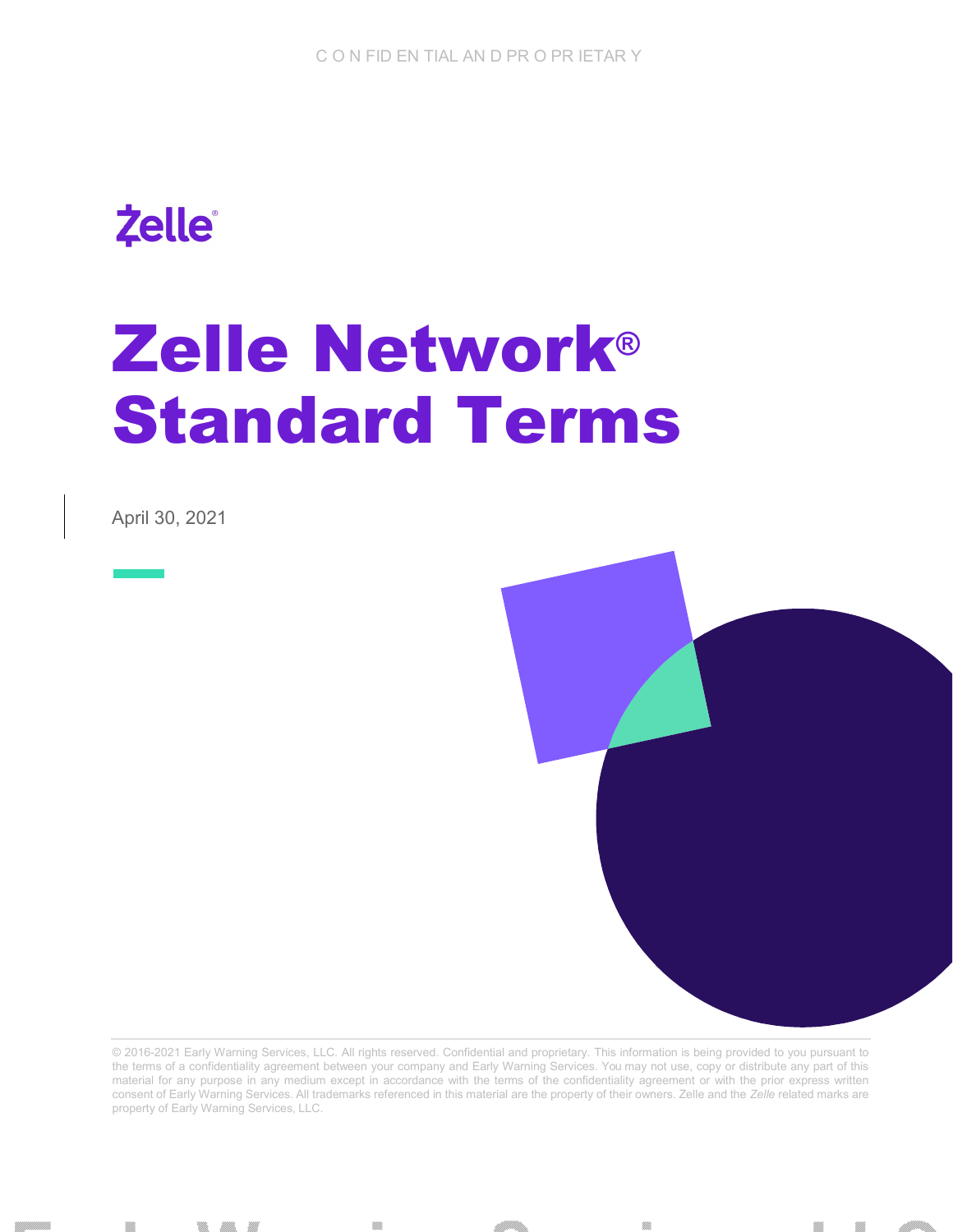#### **Copyright © 2016-2021 Early Warning Services LLC All rights reserved.**

This document contains confidential and proprietary information of Early Warning Services LLC or its Affiliates and may not be disclosed to others than the employees, officers, directors, and legal counsel of the entity to whom it was originally distributed (and those of such entity's Affiliates) who have a need to review this document in connection with such entity's participation in the services offered by Early Warning Services LLC or its Affiliates. It must not be duplicated, published, or used for any other purpose than originally intended without the prior written permission of Early Warning Services LLC. Information in this manual is believed to be accurate and reliable. However, no responsibility, financial or otherwise, is accepted for any consequences arising out of the use or misuse of this material. If you do not agree with any of the foregoing terms, any and all printed or electronic copies of this document must be destroyed immediately.

All other product and brand names mentioned in this document are trademarks or registered trademarks of their respective companies

**Important Note:** Early Warning Services, LLC and the Authors of this document do not purport to provide legal advice to you or your organization by providing this document. You are advised to obtain legal advice from your own legal counsel regarding your obligations under Federal, State and Local laws and regulations pertaining to the service(s) described herein. Nothing in this document shall be construed to amend or supersede the terms of the agreement(s) between your organization and Early Warning Services.

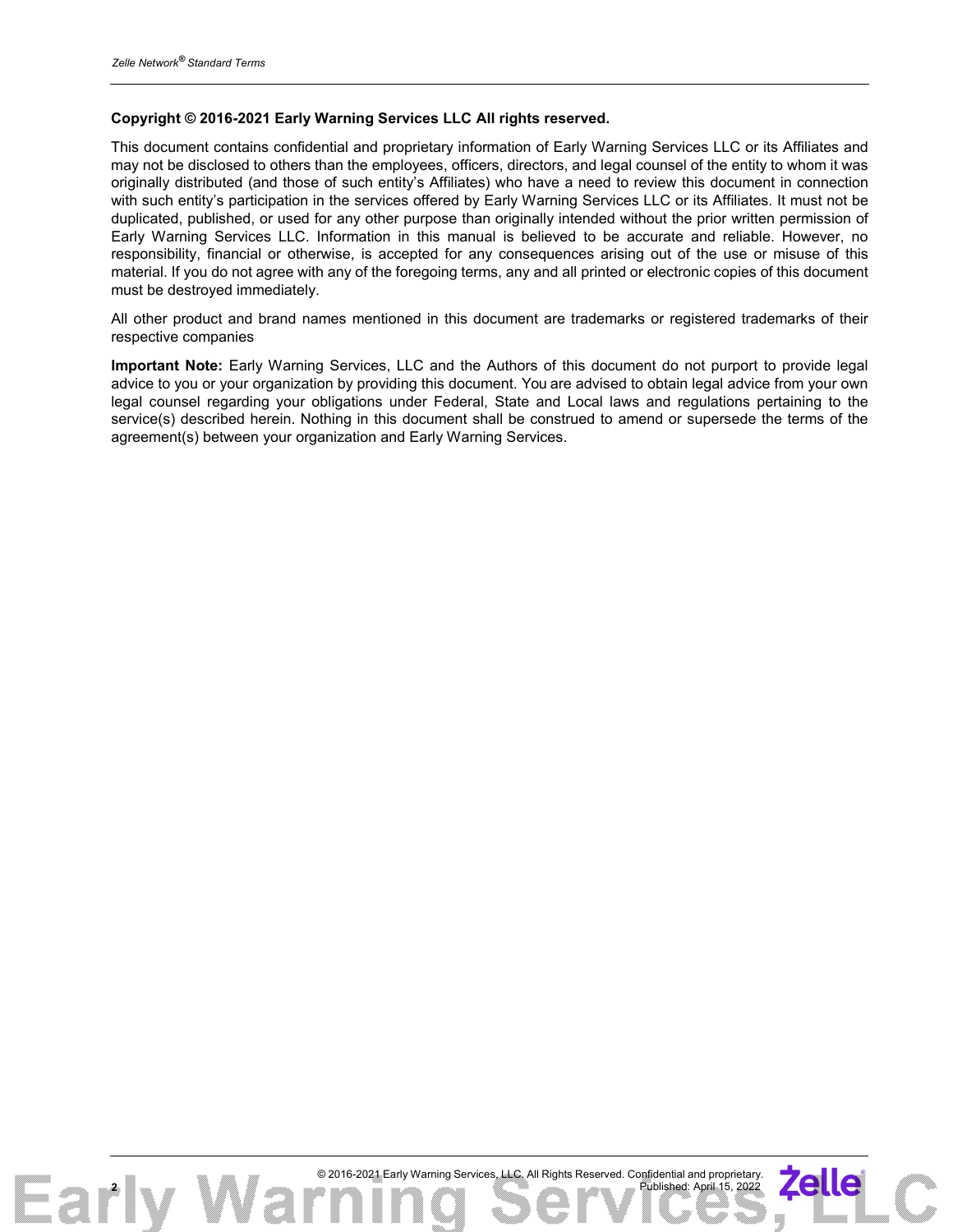$\mathbf{L}$ 

## **Table of Contents**

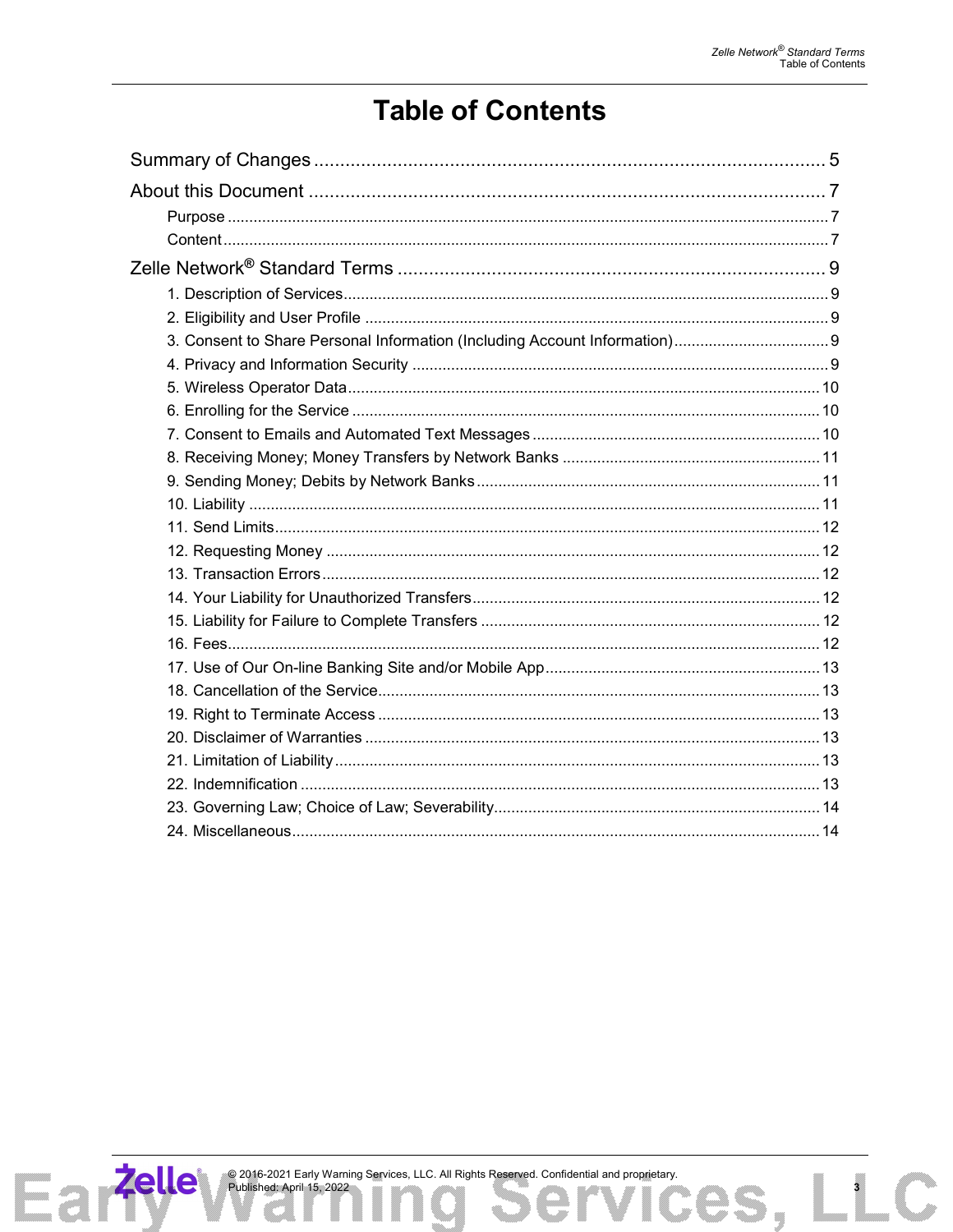**This page intentionally left blank**

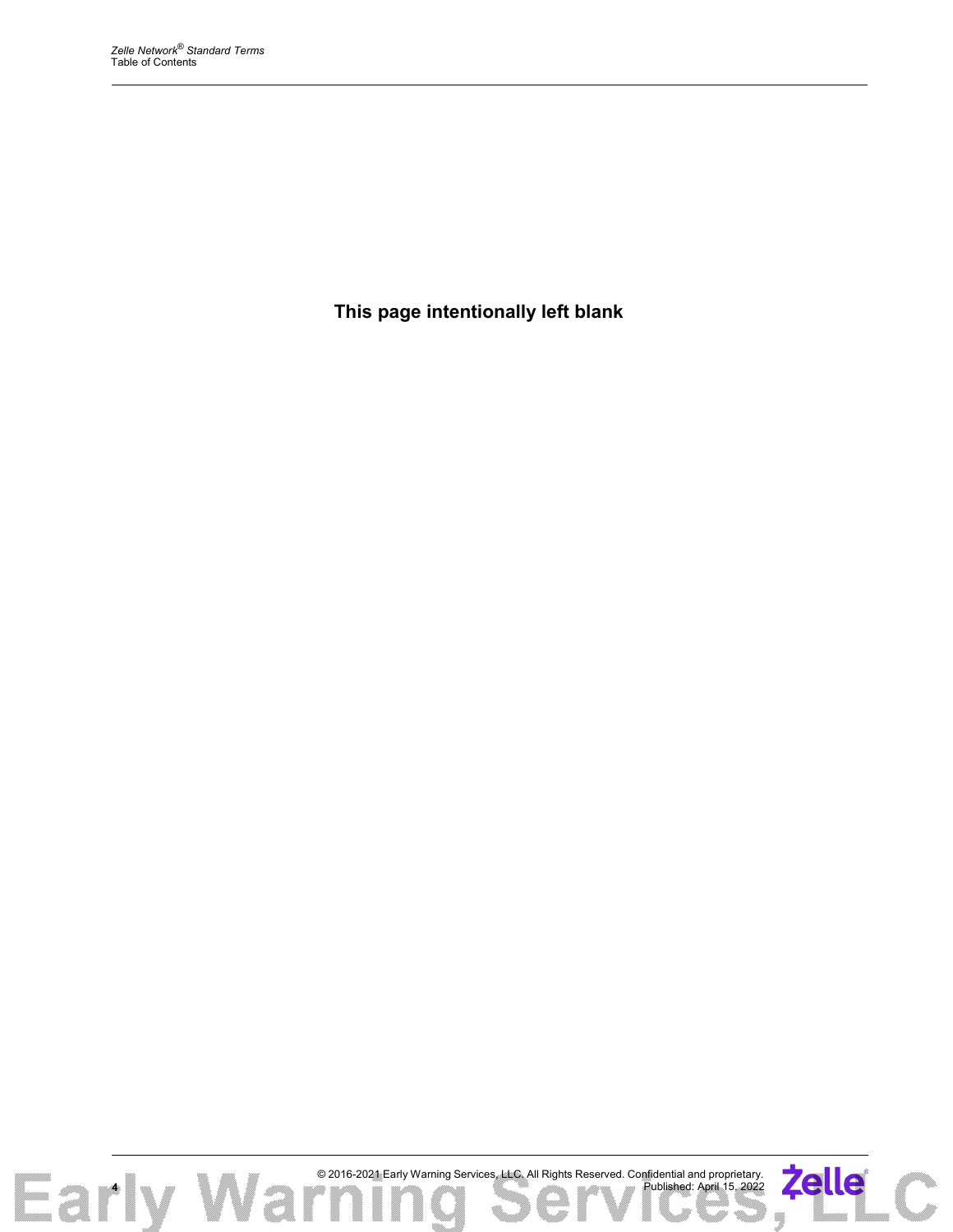## **Summary of Changes**

Summary of changes to the *Zelle Network*® *Standard Terms.* Participants must incorporate the revised Standard Terms into the Participant's app, website, or any other Participant supported channel by **April 15, 2022.**

| <b>Section</b>                                             | <b>Revision</b>                                                                                                                                                                                          |
|------------------------------------------------------------|----------------------------------------------------------------------------------------------------------------------------------------------------------------------------------------------------------|
| 2. Eligibility and User Profile                            | Language has been added regarding the use of a Zelle tag by Users of the Service.<br>In addition, language has been added to this section describing Content Standards<br>for content provided by Users. |
| 7. Consent to Emails and<br><b>Automated Text Messages</b> | References to Zelle tag have been added to this section.                                                                                                                                                 |
| 8 Receiving Money; Money<br>Transfers by Network Banks     | A reference to Zelle tag has been added to this section.                                                                                                                                                 |

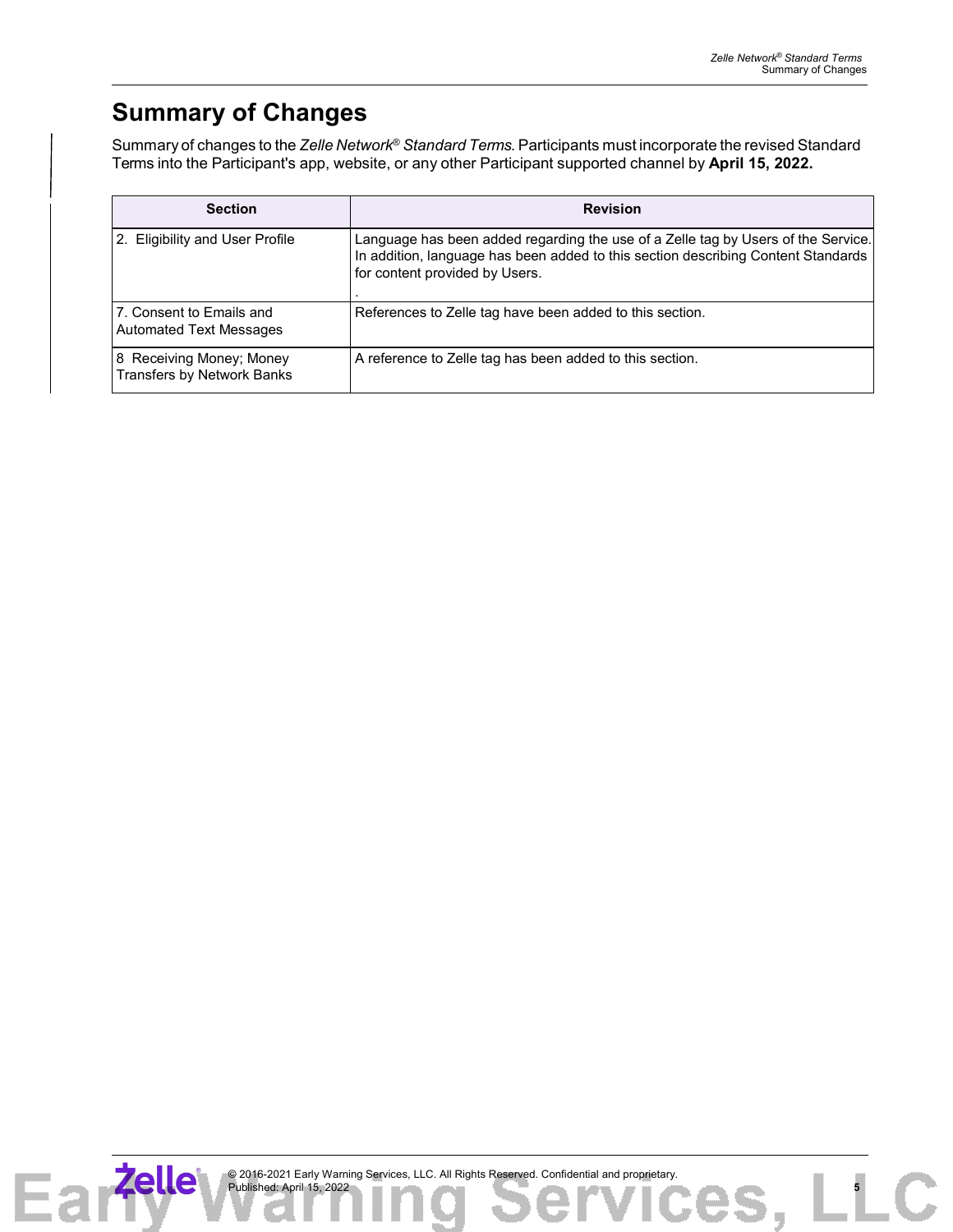**This page intentionally left blank**

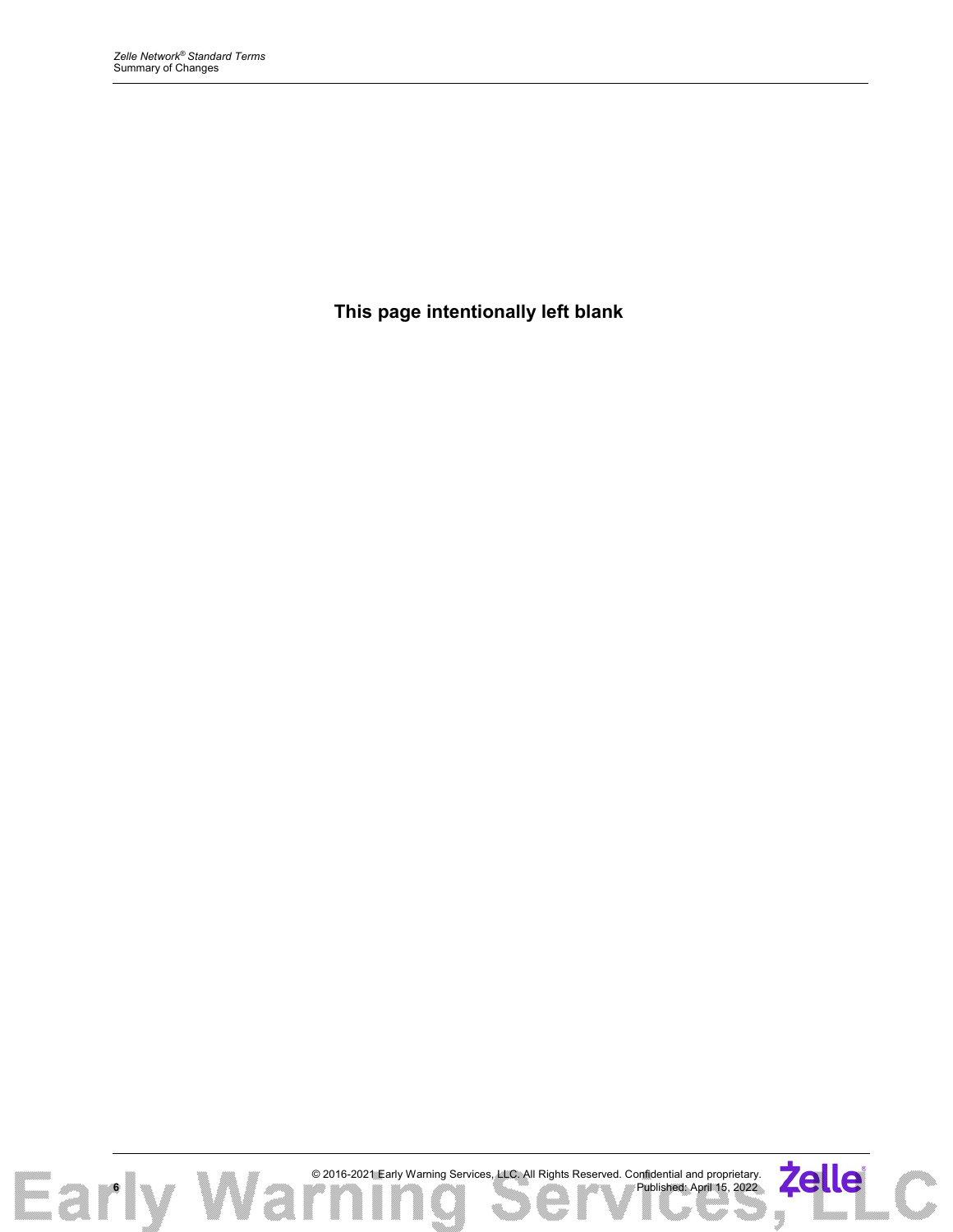## **About this Document**

|                                       |                                                                                                                                                   | The Zelle Network® Standard Terms contains the latest terms and conditions for the<br>Zelle® Payments Service managed and maintained by the Network Operator.                                                                                      |  |
|---------------------------------------|---------------------------------------------------------------------------------------------------------------------------------------------------|----------------------------------------------------------------------------------------------------------------------------------------------------------------------------------------------------------------------------------------------------|--|
| <b>Content</b>                        | Changes to the Zelle Network <sup>®</sup> Standard Terms are communicated and identified as<br>part of the "Summary of Changes" for each edition. |                                                                                                                                                                                                                                                    |  |
|                                       | process.                                                                                                                                          | Unless an effective date is specified, all changes are effective on the publication<br>date. An accompanying separate document, Zelle Network® Standard Terms<br>Implementation Document, is also provided in order to simplify the implementation |  |
|                                       |                                                                                                                                                   |                                                                                                                                                                                                                                                    |  |
| <b>Document</b><br><b>Conventions</b> |                                                                                                                                                   | The following conventions are used within this document:                                                                                                                                                                                           |  |
|                                       | Symbol                                                                                                                                            | <b>Description</b>                                                                                                                                                                                                                                 |  |
|                                       |                                                                                                                                                   | Change Bars: These are vertical lines in the left margin that identify revised or<br>added text. All changes in the NOC are indicated using change bars, as<br>shown on the left.                                                                  |  |
|                                       |                                                                                                                                                   | Trash can: This icon is shown in the left margin to indicate deleted text.                                                                                                                                                                         |  |



© 2016-2021 Early Warning Services, LLC. All Rights Reserved. Confidential and proprietary.

Published: April 15, 2022 **7**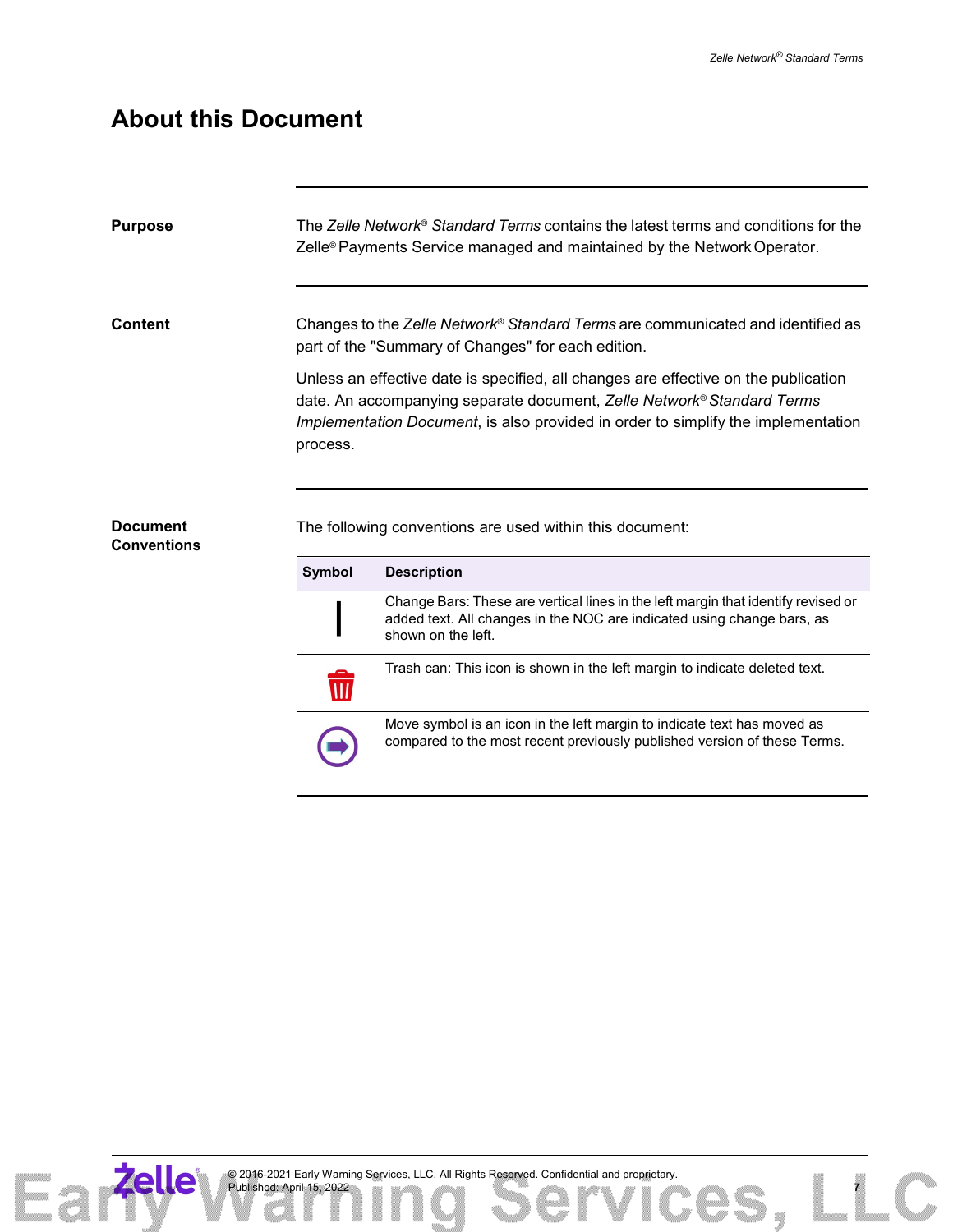**This page intentionally left blank**

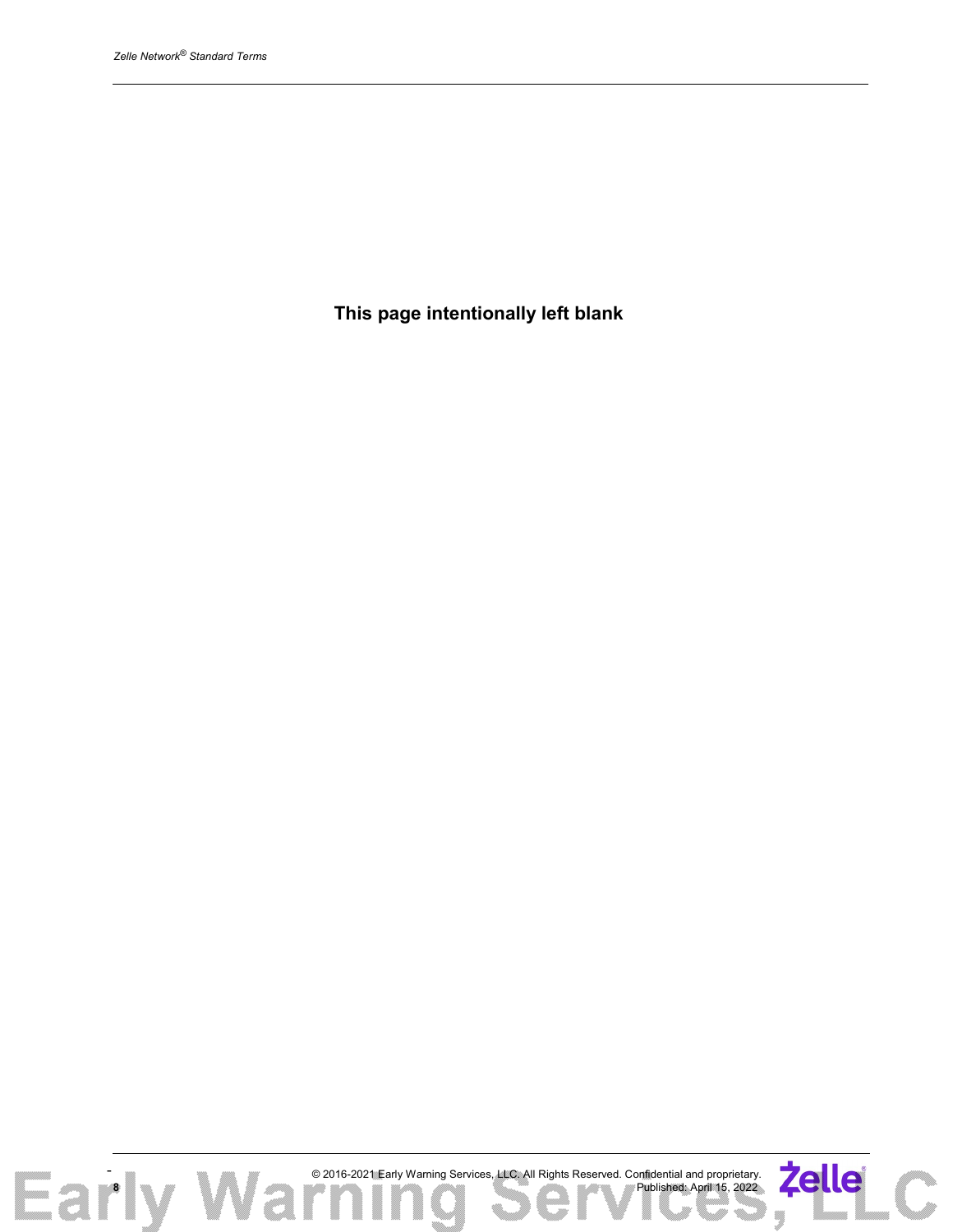### **Zelle Network® Standard Terms**

#### **1. Description of Services**

- a. Anderson Brothers Bank ("The Bank") has partnered with the *Zelle Network* ("*Zelle*") to enable a convenient way to transfer money between you and others who are enrolled directly with Zelle® or enrolled with another financial institution that partners with *Zelle* (each, a "User") using aliases, such as email addresses or mobile phone numbers (the "Service"). We will refer to financial institutions that have partnered with *Zelle* as "Network Banks."
- b. *Zelle* provides no deposit account or other financial services. *Zelle* neither transfers nor moves money. You may not establish a financial account with *Zelle* of any kind. All money will be transmitted by a Network Bank.
- c. THE SERVICE IS INTENDED TO SEND MONEY TO FRIENDS, FAMILY AND OTHERS YOU TRUST. YOU SHOULD NOT USE THE SERVICE TO SEND MONEY TO RECIPIENTS WITH WHOM YOU ARE NOT FAMILIAR OR YOU DO NOTTRUST.

#### **2. Eligibility and User Profile**

e

When you enroll to use the Service or when you permit others to whom you have delegated to act on your behalf to use or access the Service, you agree to the terms and conditions of this [*Agreement]*. You represent that you have the authority to authorize debits and credits to the enrolled bank account.

You agree that you will not use the Service to send money to anyone to whom you are obligated for tax payments, payments made pursuant to court orders (including court-ordered amounts for alimony or child support), fines, payments to loan sharks, gambling debts or payments otherwise prohibited by law, and you agree that you will not use the Service to request money from anyone for any such payments.

The Service is intended for personal, not business or commercial use. You agree that you will not use the Service to send or receive payments in connection with your business or commercial enterprise. We reserve the right to decline your enrollment if we believe that you are enrolling to use the Service with your business account or to receive business or commercial payments. We further reserve the right to suspend or terminate your use of the Service if we believe that you are using the Service for business or commercial purposes, or for any unlawful purpose.

Content Standards: You agree that you will not upload or provide Content or otherwise post, transmit, distribute, or disseminate through the Service any material that: (a) is false, misleading, unlawful, obscene, indecent, lewd, pornographic, defamatory, libelous, threatening, harassing, hateful, abusive, or inflammatory; (b) encourages conduct that would be considered a criminal offense or gives rise to civil liability; (c) breaches or infringes any duty toward or rights of any person or entity, including rights of publicity, privacy or intellectual property; (d) contains corrupted data or any other harmful, disruptive, or destructive files; (e) advertises products or services competitive with *Zelle*, as determined by *Zelle* in its sole discretion; or (f) in *Zelle's* or our sole judgment, is objectionable, restricts or inhibits any person or entity from using or enjoying any portion of the Service, or which may expose us, *Zelle* or our respective affiliates or customers to harm or liability of any nature.

Although neither we nor *Zelle* have any obligation to monitor any Content, both we and *Zelle* have absolute discretion to remove Content at any time and for any reason without notice. We and *Zelle* may also monitor such Content to detect and prevent fraudulent activity or violations of the terms and conditions. You understand that by using the Service, you may be exposed to Content that is offensive, indecent, or objectionable. We and *Zelle* are not responsible for, and assume no liability, for any Content, including any loss or damage to any of your Content. We and *Zelle* make no representation or warranty that Content uploaded to a User profile accurately identifies a particular User of the Service.

Published: April 15, 2022 **9**

© 2016-2021 Early Warning Services, LLC. All Rights Reserved. Confidential and proprietary.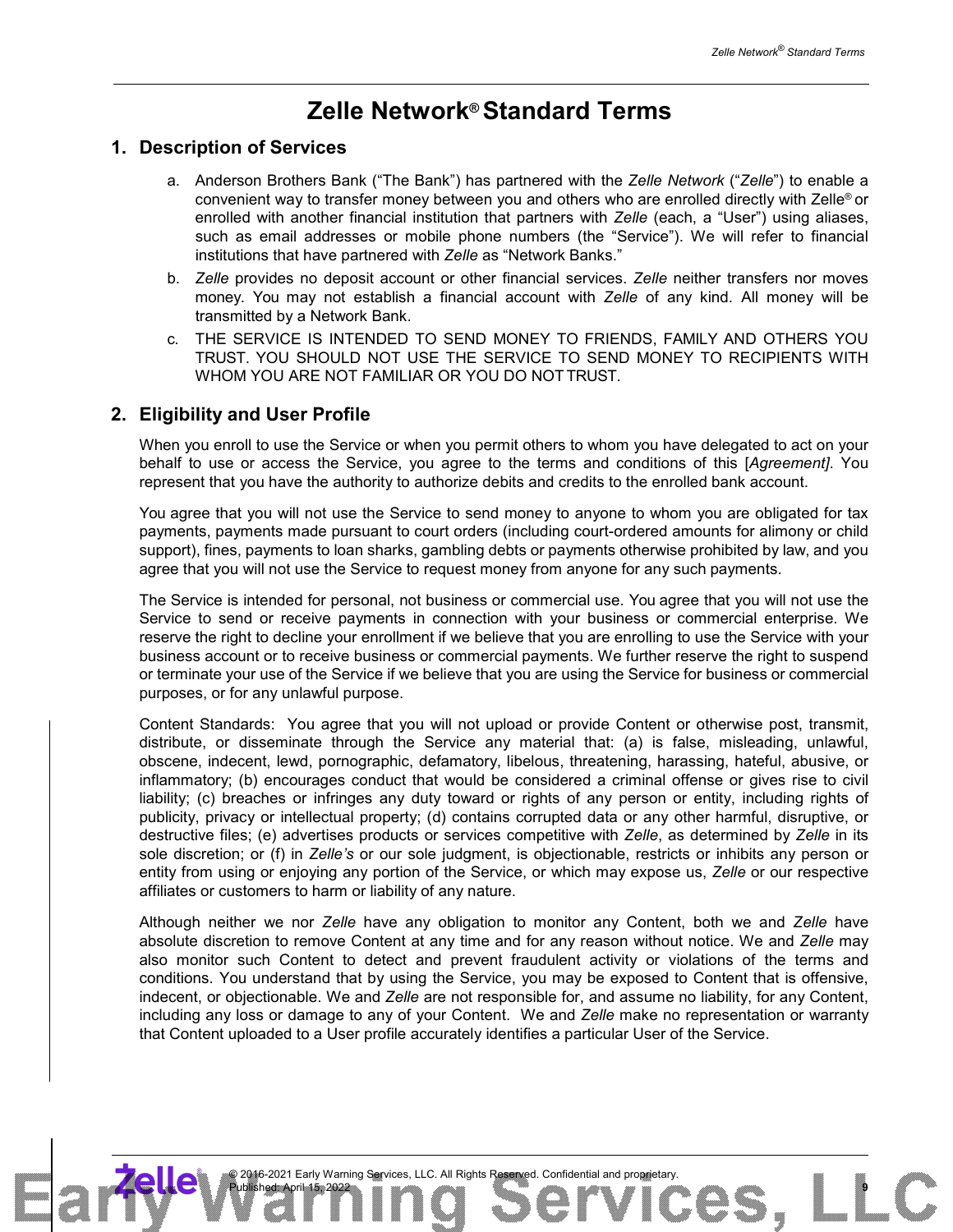*Zelle Network*® *Standard Terms* The Service may include functionality for you to add a unique alpha-numeric identifier to your registered

User profile to be used in lieu of your phone number or email address when sending or receiving money, which will be your "*Zelle* tag." You will be limited to one *Zelle* tag per bank account, and each *Zelle* tag must have one U.S. mobile phone number or email address associated with it. Your *Zelle* tag must meet the Content Standards. You may not select a *Zelle* tag that misleads or deceives other Users of the Service as to your identity, or otherwise. Although neither we nor *Zelle* have any obligation to monitor User *Zelle* tags, both we and *Zelle* have absolute discretion to remove a User *Zelle* tag at any time and for any reason without notice. We and *Zelle* may require you to change your *Zelle* tag in our sole discretion, and we may elect to make a Zelle tag unavailable to you, without any liability to you. We and *Zelle* may also monitor User *Zelle* tags to detect and prevent fraudulent activity or violations of the terms and conditions. You understand that by using the Service, you may be exposed to a *Zelle* tag that is offensive, indecent, or objectionable. We and *Zelle* are not responsible for, and assume no liability, for any User *Zelle* tags, including any loss or damage caused thereby. We and Zelle make no representation or warranty that a User *Zelle* tag accurately identifies a particular User of the Service. We respect the intellectual property of others and require that users of the Service comply with relevant intellectual property laws, including copyright and trademark laws. We may, in appropriate circumstances and at our discretion, limit or terminate the use of our products or services for users who use or publish Content on the Service that is subject to intellectual property rights claims.

The Bank may amend the Terms at any time by posting a revised version on our website and to the Electronic Banking service. The revised version will be effective immediately at the time it is posted, unless a delayed effective date is expressly stated therein. The Bank may also provide you with an email notification of such amendments. The Bank may require you to affirmatively acknowledge or accept the revised Agreement in order to continue using the Service. Any use of the Service after a notice of change (whether by Site posting, email, or express acknowledgement or acceptance) will constitute your express agreement to those changes.

#### **3. Consent to Share Personal Information (Including Account Information)**

By accepting this Service Agreement, you consent to Anderson Brothers Bank disclosure of your personal information (including financial account information) to our Network Financial Institutions or other third parties for the following purposes:

- Where necessary to complete a transfer or investigate and resolve any errors involving the transfer(s);
- To verify the validity of your bank account or debit card;
- To comply with government agency or court orders, subpoenas, summons, warrants or other lawful process;
- To verify your identity for purpose of compliance with applicable laws, including without limitation the USA PATRIOT ACT;
- To comply with inquiries in connection with fraud prevention or any investigation;
- For our general internal business purpose, including without limitation data analysis and audits; or
- As otherwise permitted by the terms of our Privacy Policy.

#### **4. Privacy and Information Security**

We make security and the protection of your information a top priority. You can access the Bank's Privacy Policy at: [https://www.abbank.com/privacy-policy,](https://www.abbank.com/privacy-policy) which is incorporated into and made a part of Terms by this reference.

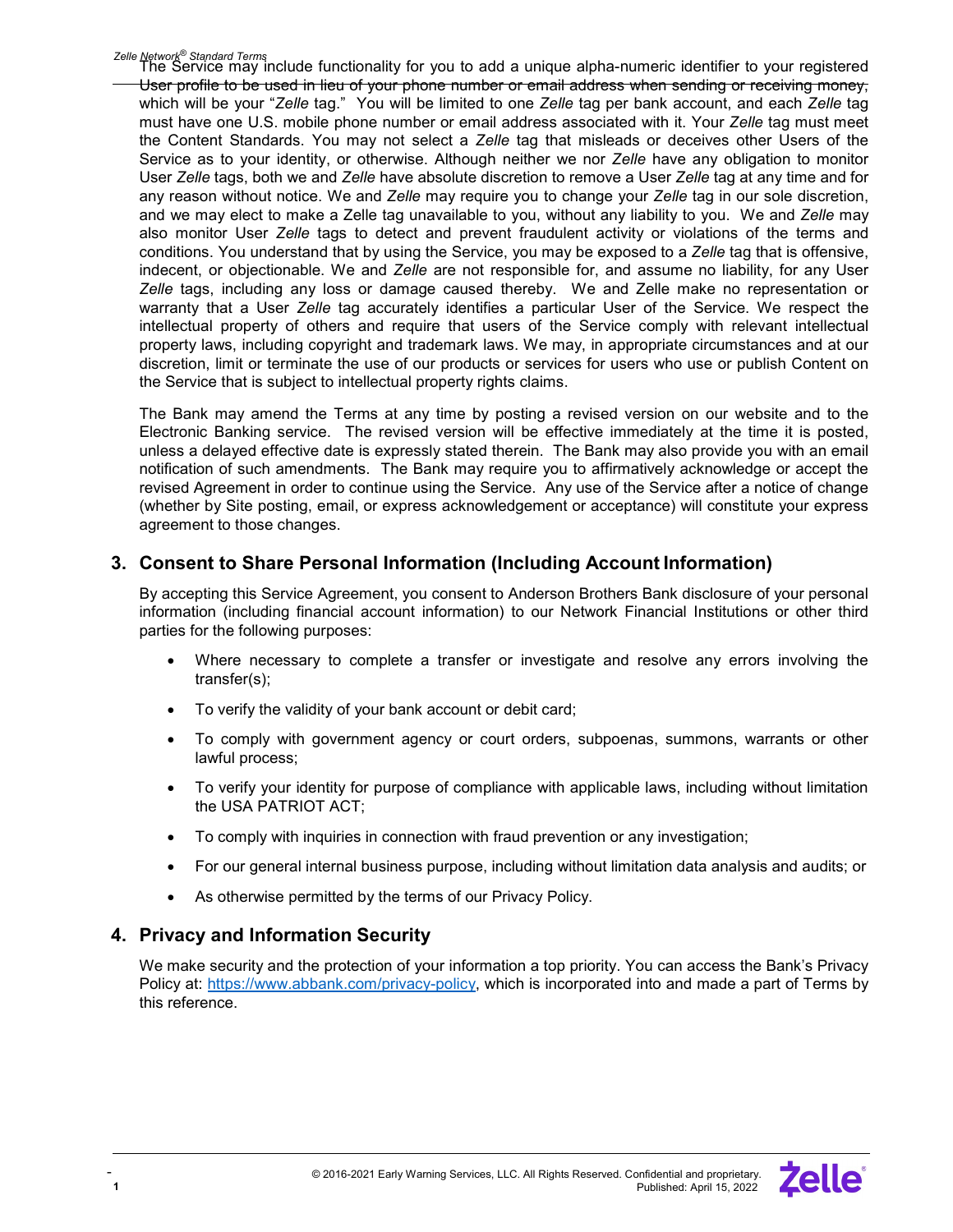#### **5. Wireless Operator Data**

The Bank or *Zelle* may use information on file with your wireless operator to further verify your identity and to protect against or prevent actual or potential fraud or unauthorized use of the Service. By using the Service, you authorize your wireless operator (AT&T, Sprint, T-Mobile, US Cellular, Verizon, or any other branded wireless operator) to disclose your mobile number, name, address, email, network status, customer type, customer role, billing type, mobile device identifiers (IMSI and IMEI) and other subscriber status and device details, if available, to our third party service provider solely to allow verification of your identity and to compare information you have provided to us or to *Zelle* with your wireless operator account profile information for the duration of our business relationship. See *Zelle*'s Privacy Policy [\[https://www.zellepay.](http://www.zellepay.com/privacy-policy)com/p[rivacy-policy\]](http://www.zellepay.com/privacy-policy) for how it treats your data. Anderson Brothers Bank's Privacy Policy is available at: <https://www.abbank.com/privacy-policy>

#### **6. Enrolling for the Service**

- a. You must provide us with an email address that you regularly use and intend to use regularly (i.e., no disposable email addresses) and a permanent U.S. mobile phone number that you intend to use for an extended period of time (i.e., no "burner" numbers). You may not enroll in the Service with a landline phone number, Google Voice number, or Voice over Internet Protocol.
- b. Once enrolled, you may:
	- i. authorize a debit of your account to send money to another User either at your initiation or at the request of that User; and
	- ii. receive money from another User either at that User's initiation or at your request, subject to the conditions of the Section below titled "Requesting Money."
- c. If at any time while you are enrolled, you do not send or receive money using the Service for a period of 18 consecutive months, we may contact you and/or take other steps to confirm that the U.S. mobile phone number or email address that you enrolled still belongs to you. If we are unable to confirm that you are the owner of the mobile phone number or email address, then you understand that we may cancel your enrollment and you will not be able to send or receive money with the Service until you enroll again.
- d. Once enrolled, a Z logo will appear on your profile picture for each U.S. mobile number and/or email address that you have enrolled with *Zelle.* The Z logo will be displayed to other Users to aid them in determining which of your U.S mobile numbers or email addresses should be used to send money with *Zelle*. If a User sends you money using a different U.S. mobile number or email address that they may have for you (one that is not already enrolled), you will receive a message with instructions on how to enroll with *Zelle.*

#### **7. Consent to Emails and Automated Text Messages**

Published: April 15, 2022 **11**

**Zelle** 

By participating as a User, you represent that you are the owner of the email address, mobile phone number, *Zelle* tag, and/or other alias you enrolled, or that you have the delegated legal authority to act on behalf of the owner of such email address, mobile phone number, *Zelle* tag and/or other alias to send or receive money as described in this [*Agreement*]. You consent to the receipt of emails or text messages from us, from *Zelle*, from other Users that are sending you money or requesting money from you, and from other Network Banks or their agents regarding the Services or related transfers between Network Banks and you. You agree that we may, *Zelle* may or either of our agents may use automatic telephone dialing systems in connection with text messages sent to any mobile phone number you enroll. You further acknowledge and agree:

- a. You are responsible for any fees or other charges that your wireless carrier may charge for any related data, text or other message services, including without limitation for short message service. Please check your mobile service agreement for details or applicable fees.
- b. You will immediately notify us if any email address or mobile phone number you have enrolled is (i) surrendered by you, or (ii) changed by you.

© 2016-2021 Early Warning Services, LLC. All Rights Reserved. Confidential and proprietary.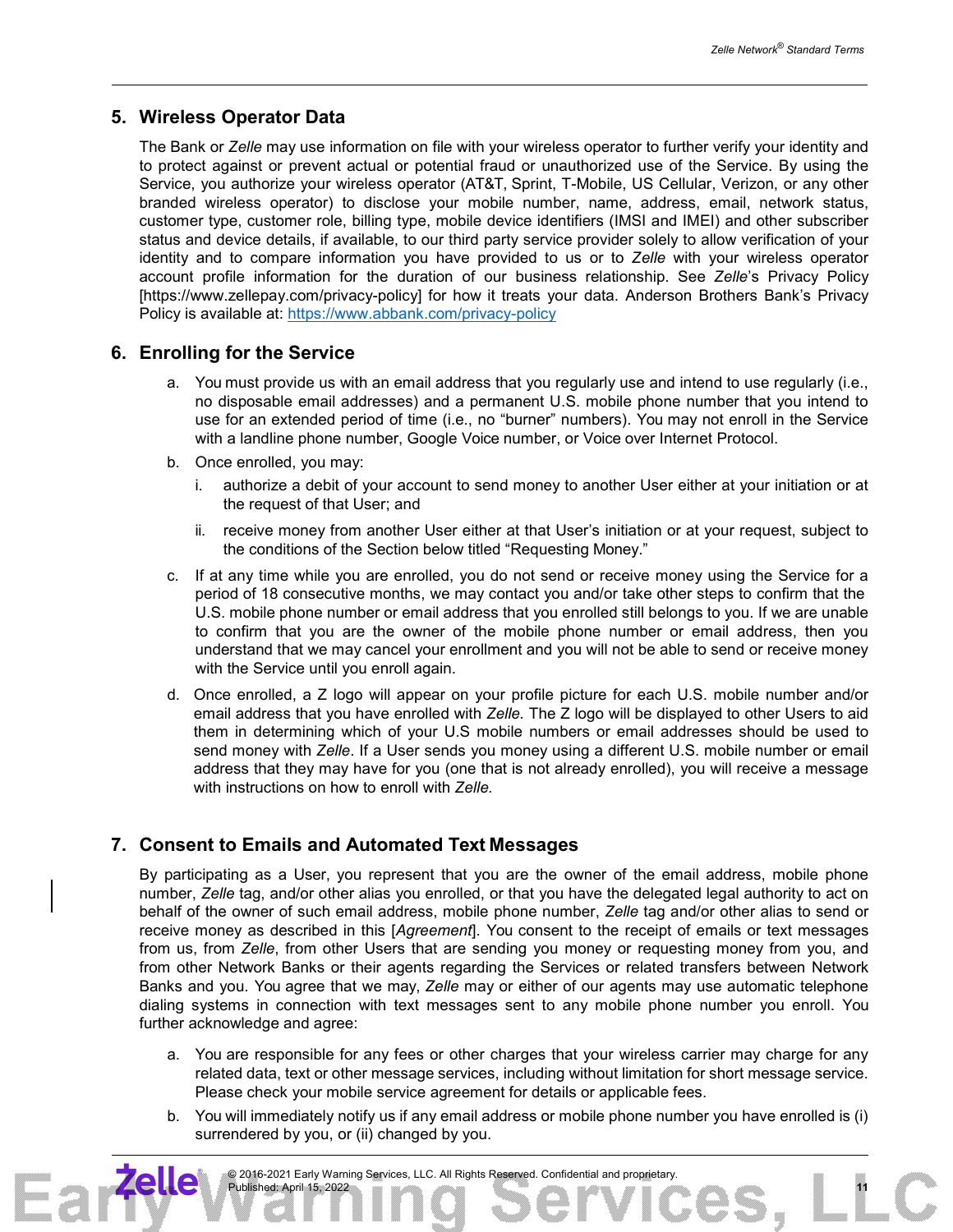-

- c. In the case of any messages that you may send through either us or *Zelle* or that we may send or *Zelle* may send on your behalf to an email address or mobile phone number, you represent that you have obtained the consent of the recipient of such emails or automated text messages to send such emails or text messages to the recipient. You understand and agree that any emails or text messages that we send or that *Zelle* sends on your behalf may include your name.
- d. Your wireless carrier is not liable for any delay or failure to deliver any message sent to or from us or Zelle, including messages that you may send through us or through Zelle or that we may send or Zelle may send on your behalf.
- e. To cancel text messaging from us, send STOP to 53608. For help or information regarding text messaging, send HELP to53608 or contact our customer service at 800-345-8081. You expressly consent to receipt of a text message to confirm your "STOP" request.
- f. Supported Carriers: All major carriers.

#### **8. Receiving Money; Money Transfers by Network Banks**

Once a User initiates a transfer of money to your email address, mobile phone number, or *Zelle* tag enrolled with the Service, you have no ability to stop the transfer. By using the Service, you agree and authorize us to initiate credit entries to the bank account you have enrolled.

Most transfers of money to you from other Users will occur within minutes. There may be other circumstances when the payment may take longer. For example, in order to protect you, us, *Zelle* and the other Network Banks*,* we may need or *Zelle* may need additional time to verify your identity or the identity of the person sending the money. We may also delay or block the transfer to prevent fraud or to meet our regulatory obligations. If we delay or block a payment that you have initiated through a request for money, we will notify you in accordance with your User preferences (i.e. email, push notification).

If you are receiving a payment from a business or government agency, your payment will be delivered in accordance with both this [*Agreement*] and the procedures of the business or government agency that is sending you the payment.

#### **9. Sending Money; Debits by Network Banks**

You may send money to another User at your initiation or in response to that User's request for money. You understand that use of this Service by you shall at all times be subject to (i) this [*Agreement*], and (ii) your express authorization at the time of the transaction for us to initiate a debit entry to your bank account. You understand that when you send the payment, you will have no ability to stop it. You may only cancel a payment if the person to whom you sent the money has not yet enrolled in the Service. If the person you sent money to has already enrolled with *Zelle*, either in the *Zelle* mobile app or with a Network Bank, the money is sent directly to their bank account (except as otherwise provided below) and may not be canceled or revoked.

In most cases, when you are sending money to another User, the transfer will occur in minutes; however, there are circumstances when the payment may take longer. For example, in order to protect you, us, *Zelle*  and the other Network Banks*,* we may need additional time to verify your identity or the identity of the person receiving the money. If you are sending money to someone who has not enrolled as a User with *Zelle*, either in the *Zelle* mobile app or with a Network Bank, they will receive a text or email notification instructing them on how to enroll to receive the money. You understand and acknowledge that a person to whom you are sending money and who is not enrolling as a User may fail to enroll with *Zelle*, or otherwise ignore the payment notification, and the transfer may not occur.

The money may also be delayed or the transfer may be blocked to prevent fraud or comply with regulatory requirements. If we delay or block a payment that you have initiated, we will notify you in accordance with your User preferences (i.e. email, push notification).

We have no control over the actions of other Users, other Network Banks or other financial institutions that could delay or prevent your money from being delivered to the intended User.

**1** Published: April 15, 2022

© 2016-2021 Early Warning Services, LLC. All Rights Reserved. Confidential and proprietary.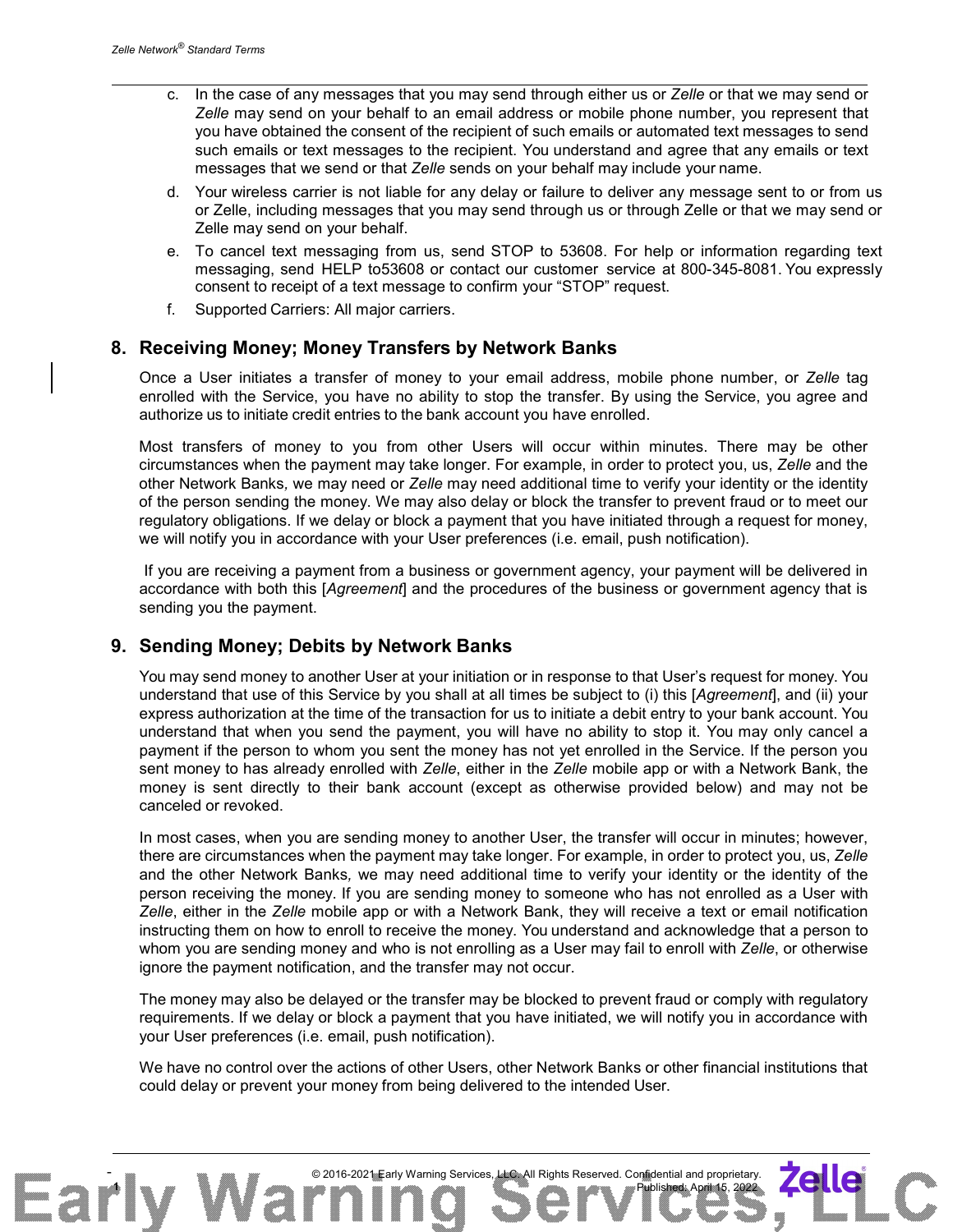#### **10.Liability**

Neither we nor *Zelle* shall have liability to you for any transfers of money, including without limitation, (i) any failure, through no fault of us or *Zelle* to complete a transaction in the correct amount, or (ii) any related losses or damages. Neither we nor *Zelle* shall be liable for any typos or keystroke errors that you may make when using the Service.

THE SERVICE IS INTENDED FOR SENDING MONEY TO FAMILY, FRIENDS AND OTHERS WHOM YOU TRUST. YOU SHOULD NOT USE *ZELLE* TO SEND MONEY TO PERSONS WITH WHOM YOU ARE NOT FAMILIAR OR YOU DO NOT TRUST. *ZELLE* DOES NOT OFFER A PROTECTTION PROGRAM FOR AUTHORIZED PAYMENTS MADE THROUGH THE SERVICE (FOR EXAMPLE, IF YOU DO NOT RECEIVE THE GOODS OR SERVICES THAT YOU PAID FOR, OR THE GOODS OR SERVICES THAT YOU RECEIVED ARE DAMAGED OR ARE OTHERWISE NOT WHAT YOU EXPECTED).

#### **11.Send Limits**

There are limitations to the amount you are able to send through the service as well as the quantity or transfers you can make. Your limits may be adjusted from time-to-time in our sole discretion.

#### **12.Requesting Money**

You may request money from another User. You understand and acknowledge that Users to whom you send payment requests may reject or ignore your request. Neither we nor *Zelle* guarantee that you will receive money from other Users by sending a payment request, or that you will receive the amount that you request. Neither we nor *Zelle* accept responsibility if the other User rejects or ignores your request, or sends you an amount that is less than you request. If a User ignores your request, we may decide or *Zelle*  may decide, in our sole discretion, that we will not send a reminder or repeat request to that User.

By accepting this [*Agreement*], you agree that you are not engaging in the business of debt collection by attempting to use the Service to request money for the payment or collection of an overdue or delinquent debt; to request money that is owed to another person; or to collect any amounts that are owed pursuant to a court order. You agree to indemnify, defend and hold harmless *Zelle*, its owners, directors, officers agents and Network Banks from and against all claims, losses, expenses, damages and costs (including, but not limited to, direct, incidental, consequential, exemplary and indirect damages), and reasonable attorney's fees, resulting from or arising out of any request for money that you send that is related to overdue or delinquent amounts.

You agree to receive money requests from other Users, and to only send requests for legitimate and lawful purposes. Requests for money are solely between the sender and recipient and are not reviewed or verified by us or by *Zelle*. Neither we nor *Zelle* assume responsibility for the accuracy or legality of such requests and do not act as a debt collector on your behalf or on behalf of the sender of a request for money.

We reserve the right, but assume no obligation, to terminate your ability to send requests for money in general, or to specific recipients, if we deem such requests to be potentially unlawful, abusive, offensive or unwelcome by the recipient.

#### **13.Transaction Errors**

If you think your statement or receipt is wrong, or you need more information about a transaction on your statement, write us at:

Anderson Brothers Bank

P.O. Box 310

Mullins, SC 29574

Or, you may send us a secure message through our Electronic Banking account by using the "Contact Us" section from our website,<https://www.abbank.com/about-abb/contact-us>

© 2016-2021 Early Warning Services, LLC. All Rights Reserved. Confidential and proprietary. **Zelle** e 2016-2021 Early Warning Services, LLC. All Rights Reserved. Confidential and proprietary.<br>Published: April 15, 2022 **13**<br>**13**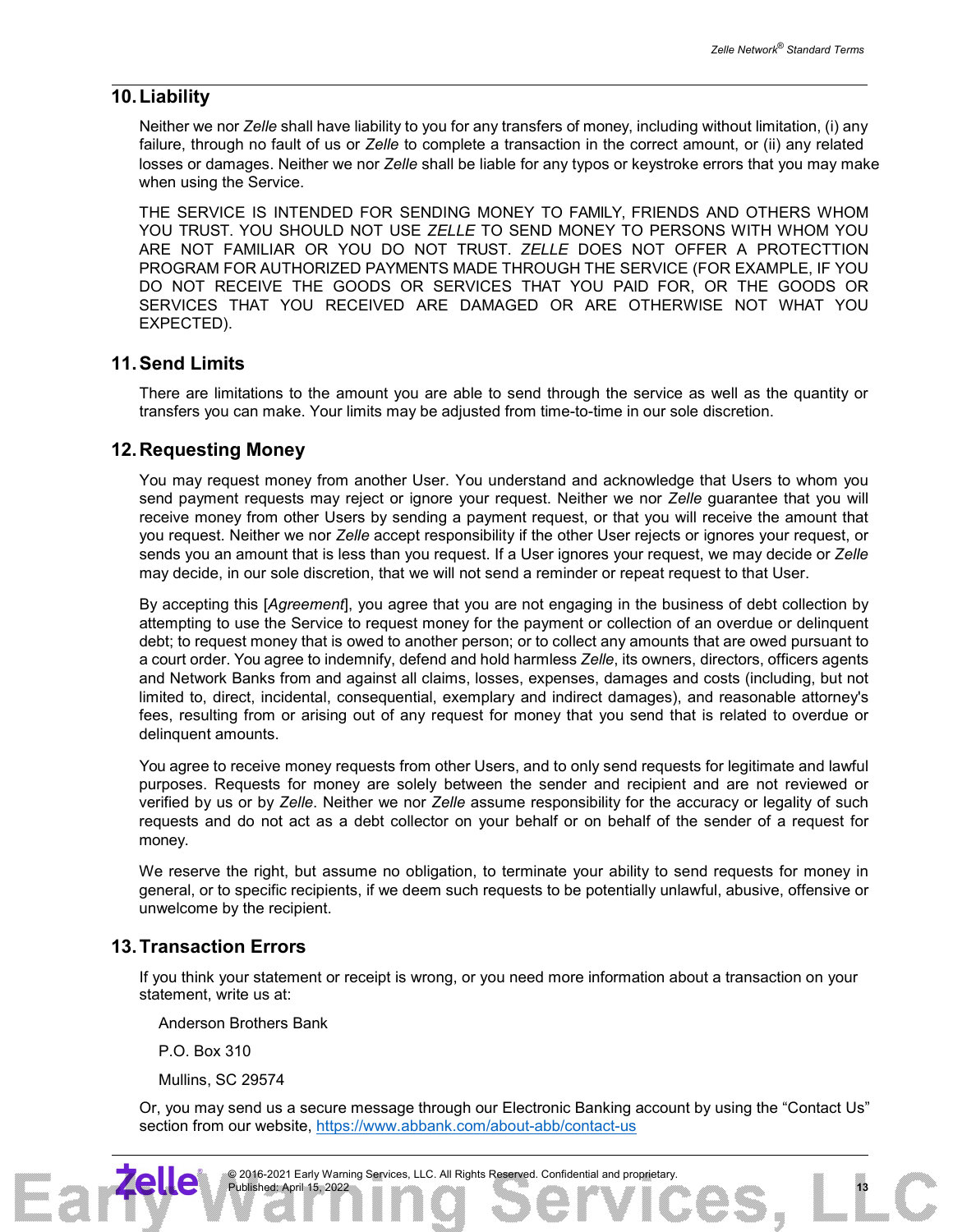In your letter, please provide the following information:

- Your name and account number
- A brief description of the error or transaction you are unsure of and an explanation why you believe there is an error or why you need more information.
- The dollar amount of the suspected error.

The Bank must hear from you no later than 60 days after we sent you the first statement on which the error or problem appeared. If you told us of your complaint or question orally, we may require that you send us your complaint or question in writing within 10 business days. If we do not receive your written complaint or question within 10 business days, we will credit your account for the amount you think is in error; so that you will have use of the money during the time it takes us to complete our investigation. If we need more time, however, we may take up to 45 calendar days to investigate your complaint or question. If we do the review, we will provisionally credit your account within 10 business days for the amount in question.

If a claim is made within 30 calendar days of opening an account, the Bank may take up to 90 calendar days to investigate your complaint. If we decide to do this, we will provisionally credit your account within 20 business days for the amount in question. If we determine there is no error, we will send you a written explanation within 3 business days after we finish our investigation. You may ask for copies of the documents used in the investigation.

#### **14.Your Liability for Unauthorized Transfers**

You agree to the Terms that are imposed. You are liable for all transactions that you make or authorize, even if the person you authorize exceeds your authority. If you have given someone your Digital Banking identification number and password or other means of access and want to terminate that person's authority you must change your identification number and password or other means of access or take additional steps to prevent further access by such person.

Tell us AT ONCE if you believe your password has been lost or stolen or if you believe that a transfer has been made without your permission. If you believe your password has been lost or stolen or that someone has transferred or may transfer money from your account without your permission, call, email or write us at the contact information listed in Section 13 above.

If your statement shows transfers that you did not make, tell us at once. If you do not tell us within 60 days after the statement was mailed to you, you may not get back any money you lost. The Bank will work with you in trying to retrieve funds from the unauthorized transfer but the Bank makes no guarantee the funds will be recovered. Refer to Section 9, "Sending Money".

#### **15.Liability for Failure to Complete Transfers**

-

This is not a Bill Pay service and should not be used as such. If you make a transfer with the intent of paying a bill, the risk of incurring and the responsibility for paying any and all late charges or other damages or penalties shall be solely the responsibility of you, the User.

If the Bank or Zelle does not complete a transfer on time or in the correct amount according to the Terms with you, we will be liable for your losses or damages as provided by law. However, there are exceptions. We will NOT be liable, for instance:

- If, through no fault of ours, you do not have enough available money in the account from which the transfer is to be made, or if the account has been closed or is not in good standing, or if we reverse a payment or transfer because of insufficient funds.
- If any transfer would go over the credit limit of any account.
- If your equipment or ours was not working properly and the breakdown should have been apparent to you when you attempted to conduct the transaction.
- If you have not given us complete, correct or current token numbers or other identifying information so that we can properly send the transfer.
- If you do not properly follow our instructions or if you provide us with wrong or inaccurate information or fail to correct or tell us about any inaccuracy of which you are aware.
- If you do not instruct us soon enough for your payment or transfer to be received.
- If the money in the account from which the transfer is to be made is subject to legal process or other claim restricts the transaction.
- If circumstances or persons beyond our control (such as fire or flood, computer or machine

© 2016-2021 Early Warning Services, LLC. All Rights Reserved. Confidential and proprietary.

**1** Published: April 15, 2022

**Alle**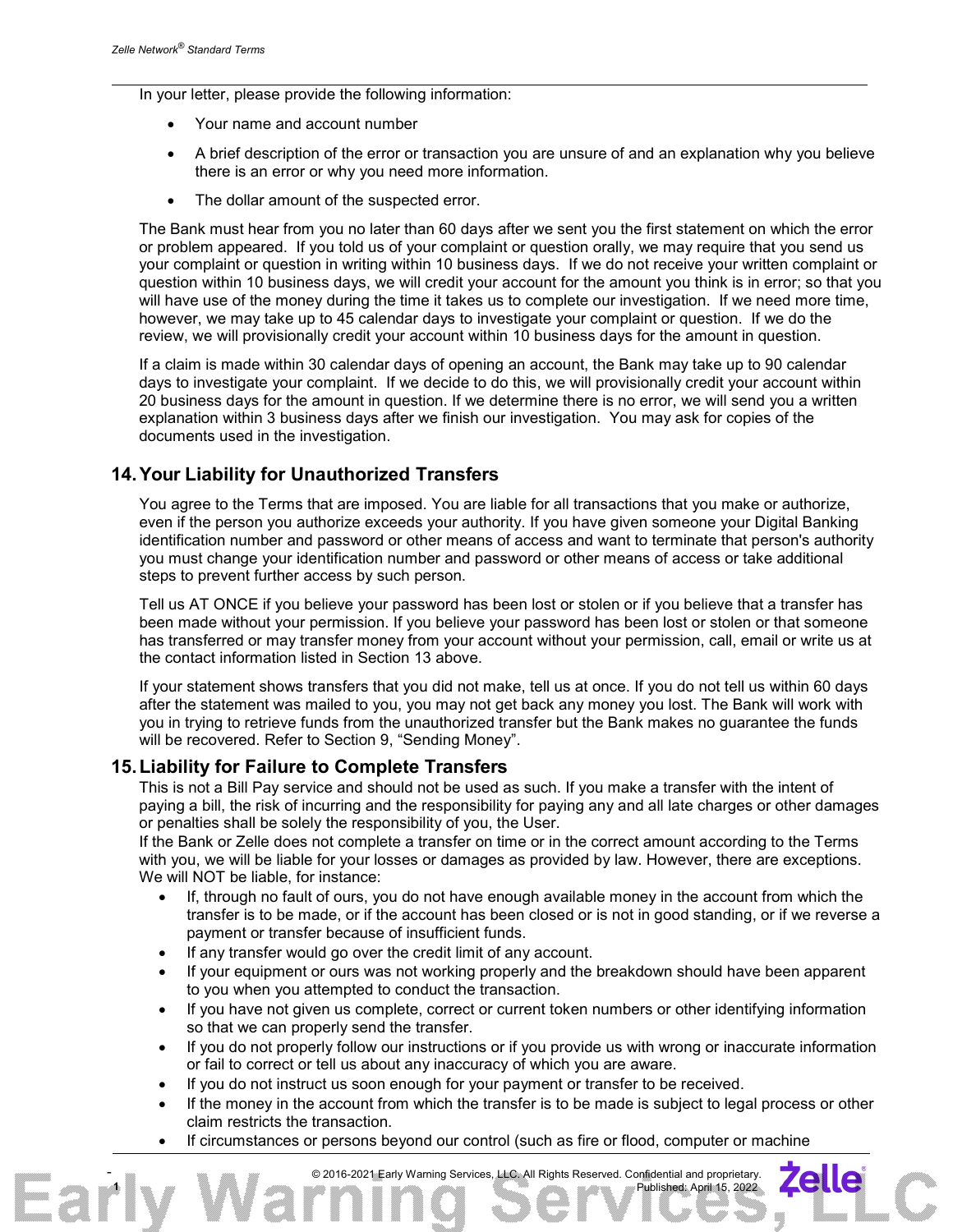breakdown, or failure or interruption of communications facilities) prevent, delay, intercept or alter the transaction, despite reasonable precautions that we have taken.

• There may be other exceptions provided by applicable law.

You agree to indemnify, defend, and hold the Bank and Zelle and its affiliates, officers, directors, employees, consultants, agents, service providers and licensors harmless from any and all third party claims, liability, damages, and/or costs (including but not limited to reasonable attorneys' fees) arising from your use of the Service, our reliance on the transfer instructions and other information you provide, the performance or non-performance of other financial institutions, or other signers, owners or users of your accounts.

#### **16.Fees**

Anderson Brothers Bank does not charge a fee for this service and is not responsible for any fees that may be charged by other service providers.

#### **17.Use of Our On-line Banking Site and/or Mobile App**

You agree to access this website and/or mobile app in compliance with our *"Terms of Use"* which are available at <https://www.abbank.com/terms-of-use> and incorporated into and made part of this *Agreement* by this reference.

#### **18.Cancellation of the Service**

You may cancel the Service at any time. Contact the Bank by any method as described in Section 13, "Transaction Errors". The Bank will need two business days to terminate the Service from your Digital Banking account. Any transfers made before or up to the time the Bank turns off the Service are the responsibility of the User as described by these Terms.

You may reenroll in the Service at any time. The Bank and or Zelle has the right to deny the re-activation of Service for any reason.

#### **19.Right to Terminate Access**

You agree that we may terminate or suspend your use of the Service at any time and for any reason or no reason. Neither termination, cancellation, nor suspension shall affect your liability or obligations under this agreement.

#### **20.Disclaimer of Warranties**

EXCEPT AS OTHERWISE PROVIDED HEREIN, AND SUBJECT TO APPLICABLE LAW, *ZELLE* MAKES NO EXPRESS OR IMPLIED WARRANTIES, REPRESENTATIONS OR ENDORSEMENTS WHATSOEVER WITH RESPECT TO THE SERVICE. *ZELLE* EXPRESSLY DISCLAIMS ALL WARRANTIES OF ANY KIND, EXPRESS, IMPLIED, STATUTORY OR OTHERWISE, INCLUDING, BUT NOT LIMITED TO, IMPLIED WARRANTIES OF MERCHANTABILITY, FITNESS FOR A PARTICULAR PURPOSE, TITLE AND NON-INFRINGEMENT, WITH REGARD TO THE SERVICE DESCRIBED OR PROVIDED. *ZELLE* DOES NOT WARRANT THAT THE SERVICE WILL BE UNINTERRUPTED, TIMELY, SECURE OR ERROR-FREE, OR THAT DEFECTS WILL BE CORRECTED. THE SERVICES ARE PROVIDED ON AN "AS IS" AND "AS AVAILABLE" BASIS.

#### **21.Limitation of Liability**

EXCEPT AS OTHERWISE PROVIDED HEREIN AND SUBJECT TO APPLICABLE LAW, IN NO EVENT WILL *ZELLE*, ITS OWNERS, DIRECTORS, OFFICERS, AGENTS OR NETWORK BANKS BE LIABLE FOR ANY DAMAGES WHATSOEVER, INCLUDING, BUT NOT LIMITED TO ANY DIRECT, INCIDENTAL, CONSEQUENTIAL, SPECIAL, EXEMPLARY OR OTHER INDIRECT DAMAGES ARISING OUT OF (I) ANY TRANSACTION CONDUCTED THROUGH OR FACILITATED BY THE SERVICE; (II) ANY CLAIM ATTRIBUTABLE TO ERRORS, OMISSIONS, OR OTHER INACCURACIES IN THE SERVICES DESCRIBED OR PROVIDED; (III) UNAUTHORIZED ACCESS TO OR ALTERATION OF YOUR TRANSMISSIONS OR DATA; OR (IV) ANY OTHER MATTER RELATING TO THE SERVICES